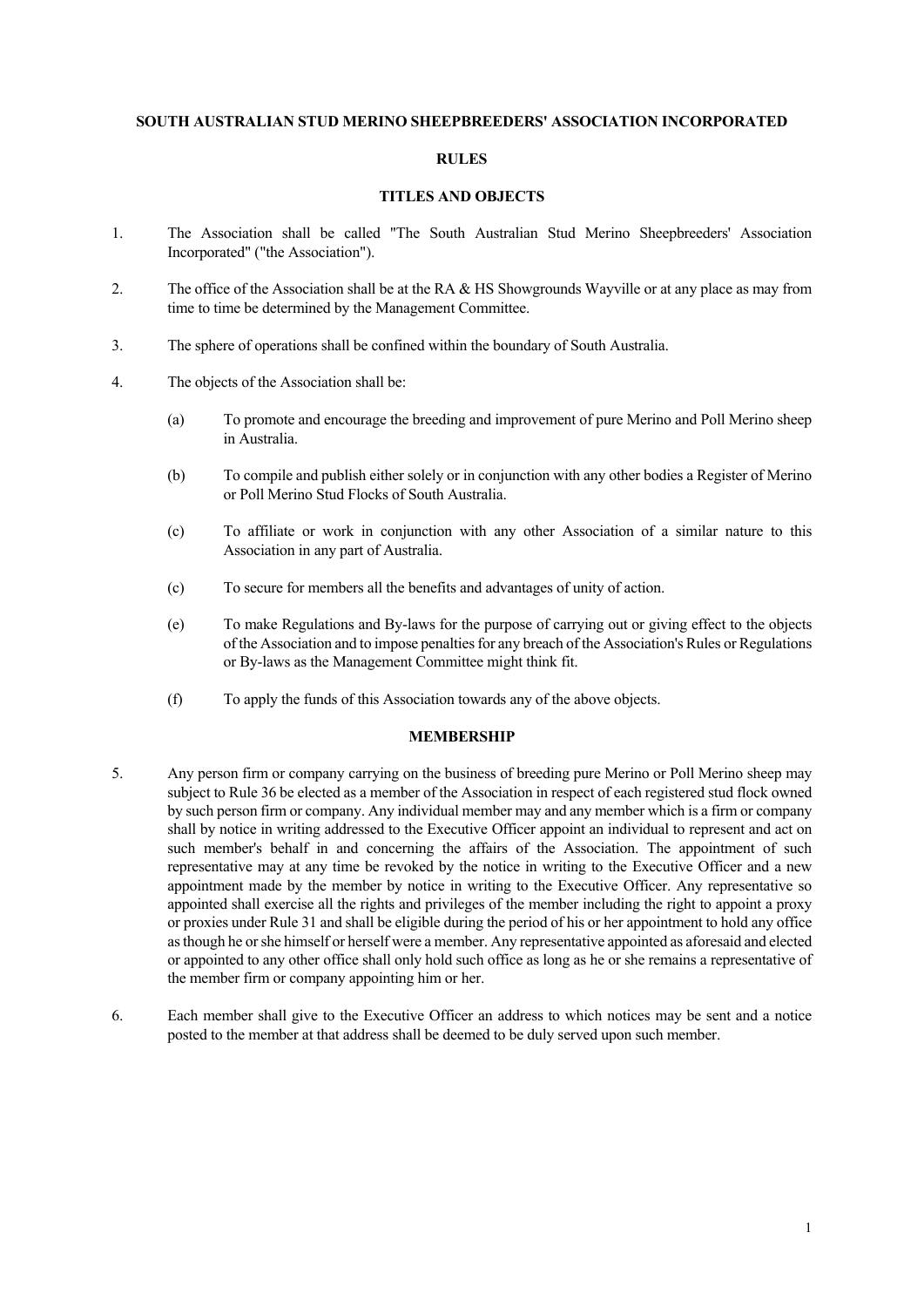- 7. Each member shall pay an entrance fee and such annual subscriptions, fees or levies the amount of which shall be determined at a general meeting of the members of the Association. The annual fee shall be determined by the number of sheep owned by the member. Categories will be:-
	- A. up to 1,500 sheep
	- B. 1,501 to 4,000 sheep
	- C. over 4,000 sheep

 For the purpose of this Rule sheep numbers shall be as shown in the member's Annual Return for the year ending on the preceding 31st day of December.

## **ASSOCIATE MEMBERS**

- 8. The Management Committee may upon the application by a former member or representative appoint such person to be an Associate Member upon the following conditions:
	- (a) the fee for an Associate Member shall be as fixed by the Association;
	- (b) an Associate Member shall be entitled to notice of and to attend the Annual and any other General Meeting and to speak at such meeting but shall not be entitled to vote thereat;
	- (c) an Associate Member shall be entitled to join in any social or sports function of the Association.

## **FINANCIAL YEAR**

9. The financial year of the Association shall end on 30th of June in each year.

#### **MANAGEMENT COMMITTEE**

- 10. The management of the Association shall be vested in a Committee (hereinafter called the Management Committee) of twelve (12) members plus life members comprising a President, Vice-President and ten (10) members, half of whom shall be elected each year for a term of two (2) years at the Annual General Meeting of the Association.
- 11. The Executive Officer shall prior to the 1st of July each year request from each member of the Management Committee due for retirement a statement in writing to be delivered by that date whether the member desires to stand for re-election.
- 12. The Executive Officer shall prior to the 15th day of July each year by notice to the members advise which members of the Management Committee are due for retirement and the names of those seeking re-election and shall call for nominations for election to the Committee. Nominations shall be in writing signed by the nominator and the nominee and shall be delivered to the Executive Officer within twenty one (21) days of the date of the notice. A nomination shall not be required for a retiring member who has notified the Executive Officer of his or her desire to stand for re-election as provided in Rule 11.
- 13. The Executive Officer shall with the notice of the Annual General Meeting give the names of retiring members standing for re-election to the Management Committee and those nominated for membership.
- 14. If notice shall be received of more than the required number to fill the vacancies on the Management Committee the election shall be at the option of the Management Committee either by postal voting returnable by not less than five (5) days prior to the Annual General Meeting OR by ballot at the Annual General Meeting. If there shall be an insufficient number those seeking election shall be declared elected and the Management Committee may fill the vacancy by appointing any member of the Association thereto and such member shall hold office until the next following Annual General Meeting.
- 15. The incoming President and Vice-President must come from the previous year's Management Committee and the outgoing Vice-President shall automatically take the ingoing Vice-President's position on the Management Committee.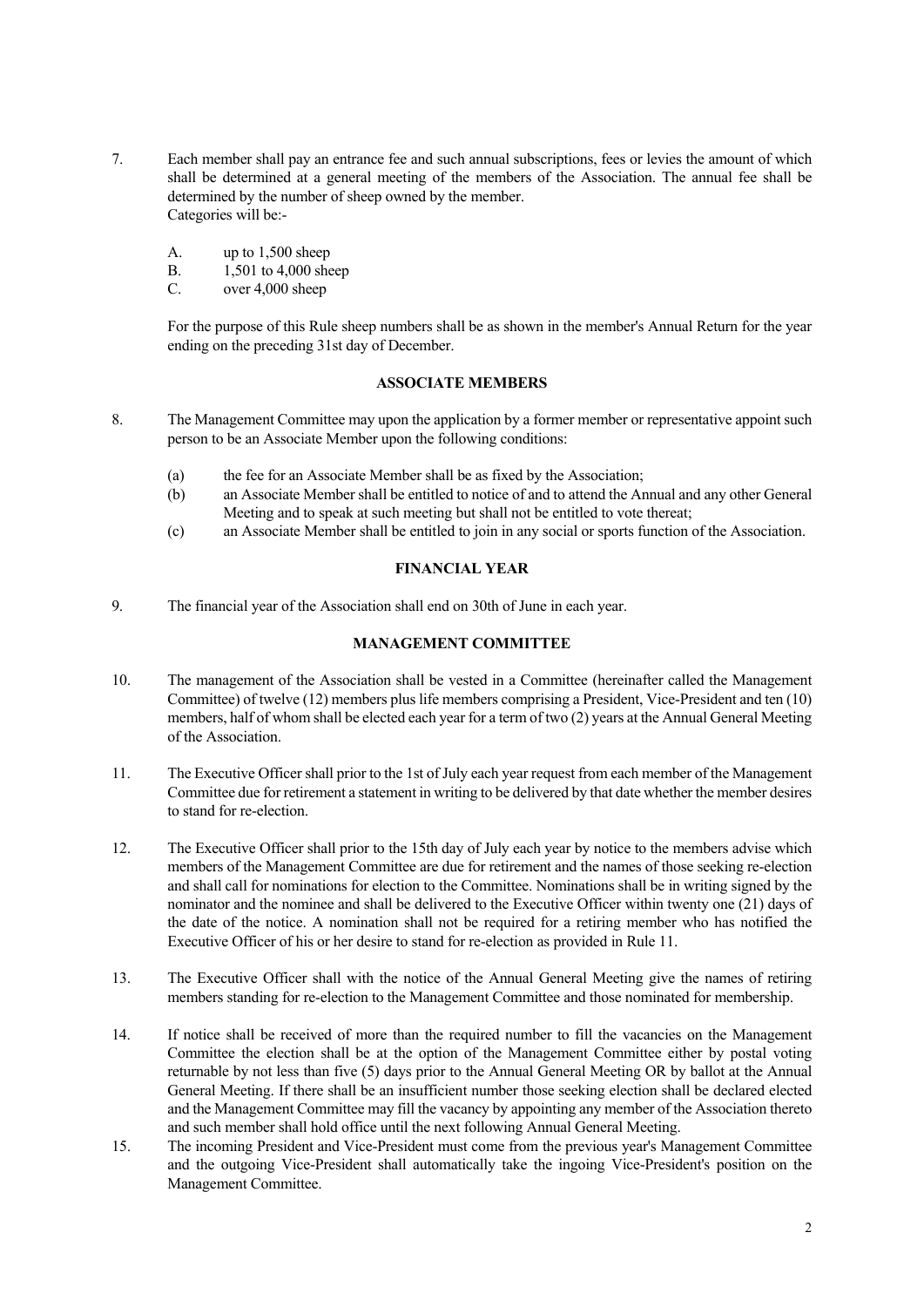- 16. Should any vacancy occur in the Committee the continuing members of the Committee may fill the vacancy by appointing any member of the Association thereto and such member shall hold office until the next following Annual General Meeting.
- 17. The members in General Meeting may on the recommendation of the Management Committee appoint any member or past member of the Association in recognition of his or her service on the Management Committee and to the Association to be an Honorary Life Member of the Management Committee and the Association.
- 18. The Management Committee shall have the entire management of the Association and shall determine and carry into effect all matters in which the Association is interested. For the purposes of Rule 16 of the Australian Association of Stud Merino Breeders the Management Committee shall be the State Committee.
- 19. The Management Committee shall meet at such times and places as it may determine.
- 20. At all meetings of the Management Committee of which notice has been given five (5) members shall constitute a quorum and the Chairman shall have a casting vote as well as a deliberative vote.

## **ADMINISTRATION**

- 21. The proceedings of any meeting of the Association or the Management Committee shall be recorded in a Minutes Book provided for that purpose.
- 22. There shall be an Executive Officer to the Association to be appointed by the Management Committee on such conditions as the Management Committee may determine. The Executive Officer shall be the Public Officer.
- 23. The funds of the Association shall be paid into such bank or banks as the Management Committee shall decide. Bank accounts shall be operated upon by any two (2) of the President, Vice-President, Treasurer and Executive Officer.

#### **COMMON SEAL**

24. The Association shall have a Common Seal which shall only be affixed pursuant to a resolution of the Management Committee by and in the presence of any two (2) members of the Management Committee.

## **GENERAL MEETINGS**

- 25. The Annual General Meeting of the Association shall be held during the month of September in each year or at any other time as the Management Committee shall determine.
- 26. A Special General Meeting shall be called by the Executive Officer upon receipt of a written request signed by at least six (6) financial members of the Association or at the direction of the President. No business other than the business referred to in the Notice calling the Meeting shall be dealt with at a Special General Meeting.
- 27. All General Meetings shall be called by letter or circular posted in South Australia to the address of members at least fourteen (14) days previous to such meeting notifying the time and place of meeting and the nature of the business to be transacted at such meeting.
- 28. At all General Meetings ten (10) members personally present shall form a quorum.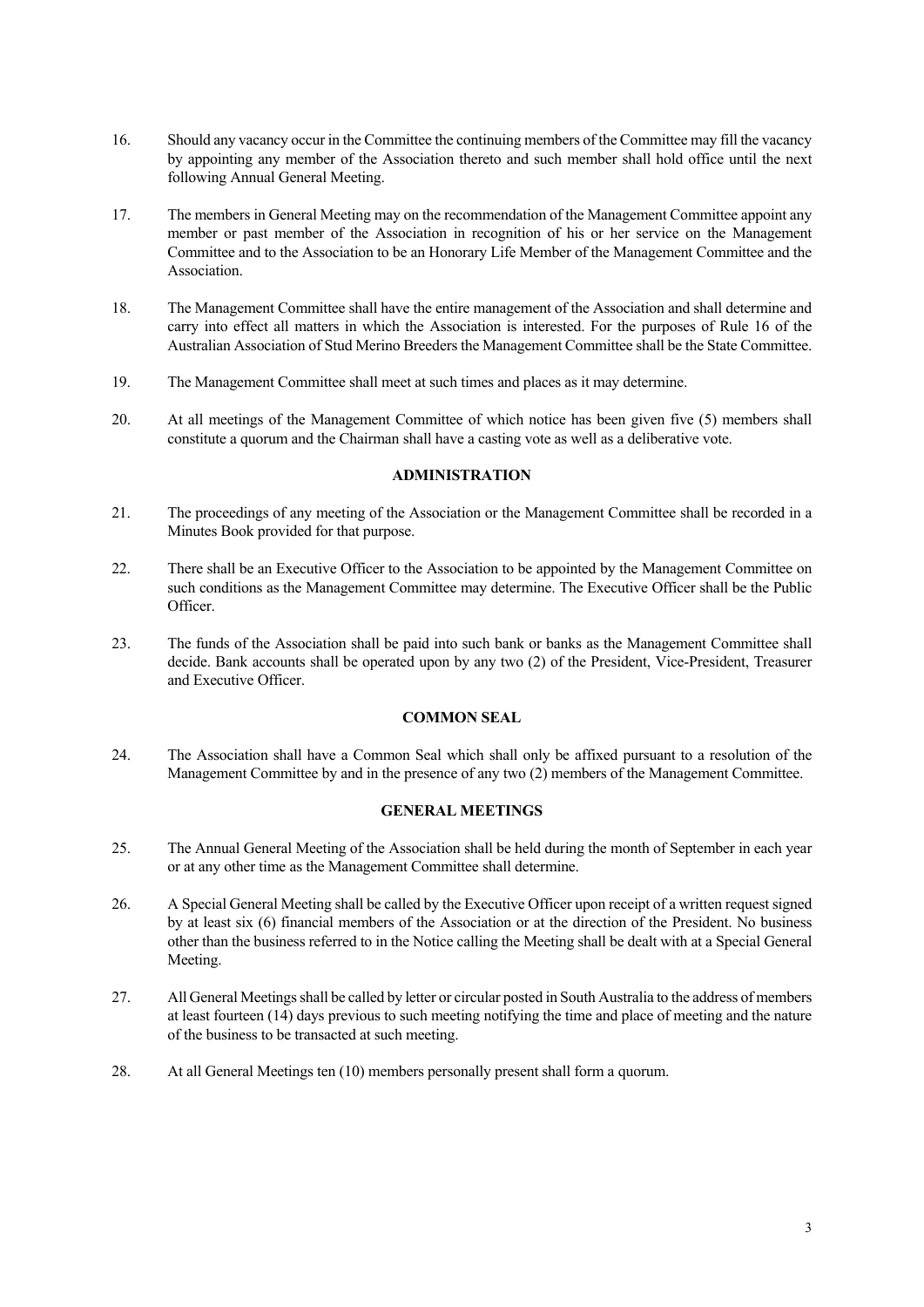29. At all General Meetings all questions shall be determined by a show of hands of those members present but if five (5) or more members demand a ballot the same shall be taken on the following voting basis:-.

| Members owning up to 1,500 sheep                 | 1 vote  |
|--------------------------------------------------|---------|
| Members owning from 1,501 to 4,000 sheep 2 votes |         |
| Members owning over 4,000 sheep                  | 3 votes |

- 30. Nothing contained herein shall prevent this Association withdrawing from affiliation with any other body should the Management Committee decide upon such withdrawal.
- 31. Any member may be represented at any General Meeting by a proxy appointed in writing by such member or by a representative appointed under Rule 5 or by a proxy appointed in writing by such representative. Any such proxy shall be either a person employed by the member in a senior capacity and in connection with the member's Stud Breeding activities or a member of the Association. Such representative or proxy may vote on behalf of such member. Any such appointment may be to attend and vote at any particular meeting or to attend any future meeting or meetings and vote thereat. The validity of any such proxy under this Rule shall not be challenged.

#### **OBSERVANCE OF RULES**

- 32. Every member shall strictly observe and act in conformity with and not otherwise than in accordance with these Rules and all Rules and by-laws made hereunder.
- 33. No member shall sell any Merino Ram or Poll Merino Ram by or from any sheep which is not registered pursuant to these Rules without disclosing to any purchaser the fact that these sheep are not registered.
- 34. 34.1 If it shall appear that any member may have been guilty of any breach of these Rules or of any Rules or By-laws made hereunder or be guilty of any misconduct detrimental to the interests of the Association the Executive Officer if directed to do so by the Management Committee shall call upon such member to appear before the Management Committee at least one (1) calendar month before such meeting of the Management Committee and the Management Committee may make such enquiry as it considers appropriate in the circumstances and may in the exercise of its judgment impose upon such member such fine as the Management Committee may think proper in the circumstances or may determine that such member should be expelled from the Association.
	- 34.2 **PROVIDED ALWAYS** that upon any such enquiry in Rule 34.1 above the member shall be informed of the alleged breach or misconduct and shall be given a reasonable time to answer any charge that may be laid against him or her and to provide any explanation or evidence that he or she may consider desirable and an opportunity shall be afforded him or her to appear before the Management Committee to answer any such charge and to furnish such evidence or explanation as the circumstances may warrant.
	- 34.3 The determination of the Management Committee shall be communicated to the member and in the event of an adverse determination the member shall subject to Rule 34.4 cease to be a member fourteen (14) days after the Management Committee has communicated its determination to him.
	- 34.4 It shall be open to a member to appeal to the Association in general meeting against the expulsion. The intention to appeal shall be communicated to the Executive Officer of the Association within fourteen (14) days after the determination of the Management Committee has been communicated to the member.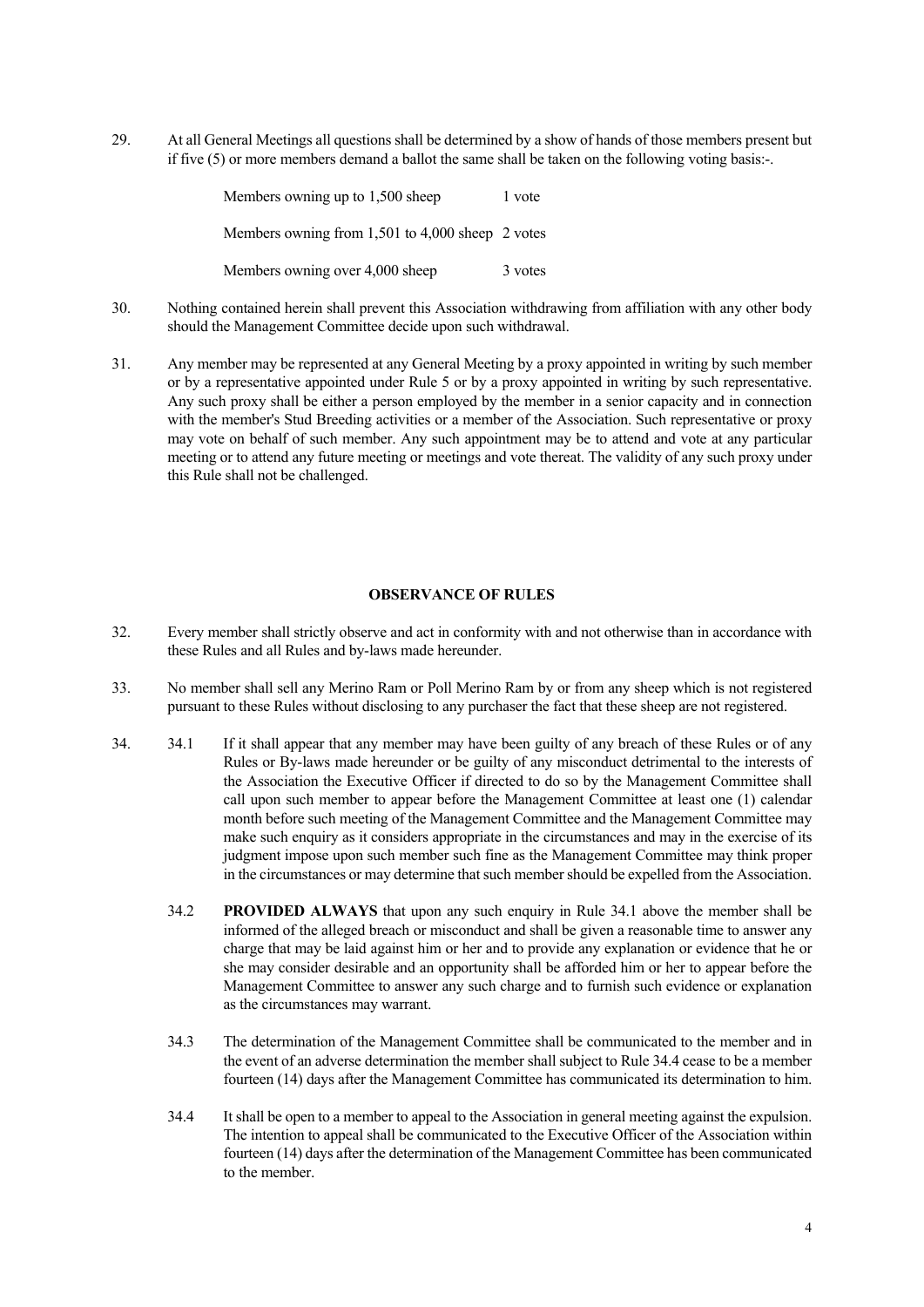34.5 In the event of an appeal under Rule 34.4 the appellant's membership of the Association shall not be terminated unless the determination of the Management Committee to expel the member is upheld by the members of the Association in general meeting after the appellant has been heard and in such event membership will be terminated at the date of the general meeting at which the determination of the Management Committee is upheld.

#### **FLOCK REGISTER**

- 35. The Association shall keep a Flock Register and arrange so far as possible for the flocks of members to be entered into the Australian Stud Merino Flock Register.
- 36. Any owner of a Merino or Poll Merino flock may apply to have that flock registered in the Flock Register of the Association if the flock comprises at least twenty-five (25) Stud Merino or Poll Merino breeding ewes or an equivalent number of ewe progeny bred from embryos purchased from a registered stud.
- 37. Where a member is a lessee of sheep either alone or jointly with others the member shall be deemed to be the owner of such sheep for the purposes of these Rules.
- 38. Any such application shall be made in writing in the prescribed form to the Management Committee.
- 39. The application for registration of a flock in the Flock Register may be accepted or rejected by the Management Committee and it shall not be called upon to assign any reason for any rejection.
- 40. Every application for the registration of a flock in the Flock Register shall be verified by the Statutory Declaration of the owner of the flock and shall state:
	- (a) the brief history of the flock;
	- (b) from whom the flock was obtained or originally derived;
	- (c) the period during which the applicant has owned and has been in possession of the flock;
	- (d) the number of ewes and/or embryos originally purchased or acquired by the applicant and from whom the same were acquired;
	- (e) the number of ewes and/or embryos bred by the applicant during the then present season;
	- (f) particulars of all ewes and/or embryos added to the flock from other flocks , since the flock's inception;
	- (g) particulars (including breeding) of any rams or semen being used in the flock at date of application and all registered rams or semen previously used in the flock. (Note: Only licensed semen can be transferred).
- 41. No flock will be eligible for registration in the Flock Register unless and until it has been approved for that purpose by the Management Committee.
- 42. Every person registering a flock in the Flock Register shall forthwith apply to the Management Committee for the registration of the stud name acceptable to such Committee.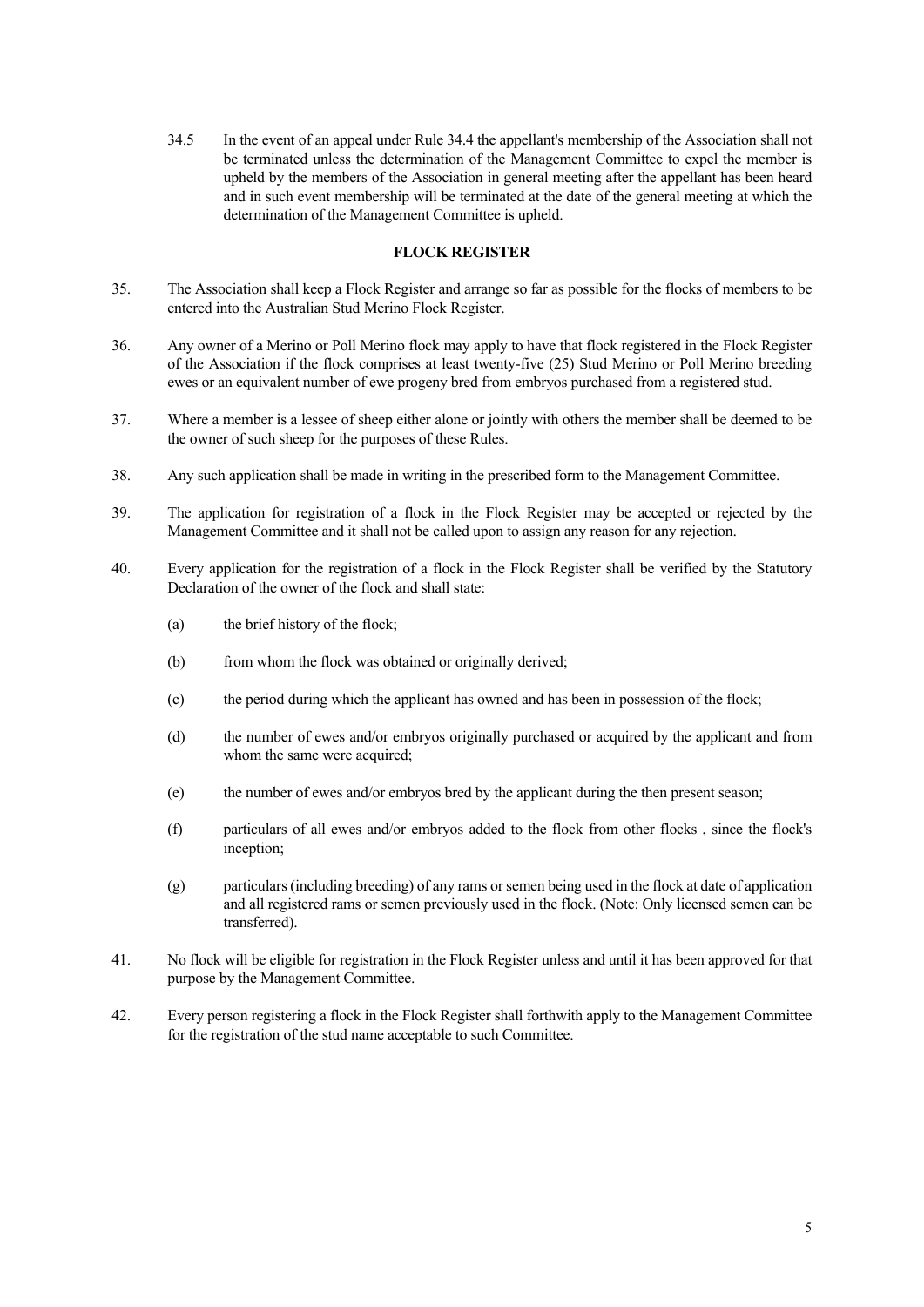- 43. The Management Committee shall not register any stud name:-
	- (a) which is identical with another stud name registered in the Association's Flock Register or the Register of the Australian Stud Merino Flock Register or so closely resembles such other stud name as to be likely to mislead

or;

- (b) which is similar to a name or word generally recognised throughout the pastoral industry and which the Management Committee considers unsatisfactory for use as a stud name or;
- (c) which by reason of its association or otherwise the Management Committee considers if registered might be misleading or to be contrary to the general interests of the Association or of its members.
- (d) **PROVIDED ALWAYS**; that in respect of a name which has ceased to be registered as such name:

 that the stud name may, at the discretion of the Management Committee be re-registered as a stud name by its immediate past registered owner within 10 years of such cessation. At the expiration of that period, the past owner shall cease to have any preferential right to re-registration.

44. If any stud name shall be or has been registered and if the Management Committee subsequently finds that facts existed at the date of such registration which if known to the Management Committee would in the opinion of the Management Committee have precluded such registration then:

(a) the Management Committee may require the registered owner of such name to adopt such variation of it as is approved by the Management Committee and the Management Committee may amend the registration accordingly or;

(b) the Management Committee may cancel the registration of such name.

#### **TRANSFER OF REGISTERED STUD**

- 45. The registered stud may be transferred only with the approval of the Management Committee and then only if expressly approved in writing by the registered owner to a person who has acquired the whole or substantially the whole of the Merino or Poll Merino flock of such registered owner.
- 46. Should any owner of a Merino or Poll Merino flock registered in the Flock Book desire to change the stud name a fee as set out by the Australian Association of Stud Merino Breeders will be charged. Such fee shall not be applicable if the history of the stud concerned has not already appeared in a Flock Book.

#### **DISPOSALS FROM REGISTERED STUD FLOCKS**

47. The owner of a registered flock shall furnish to the Executive Officer full particulars of all sheep sold, leased or otherwise disposed of as stud sheep from the flock.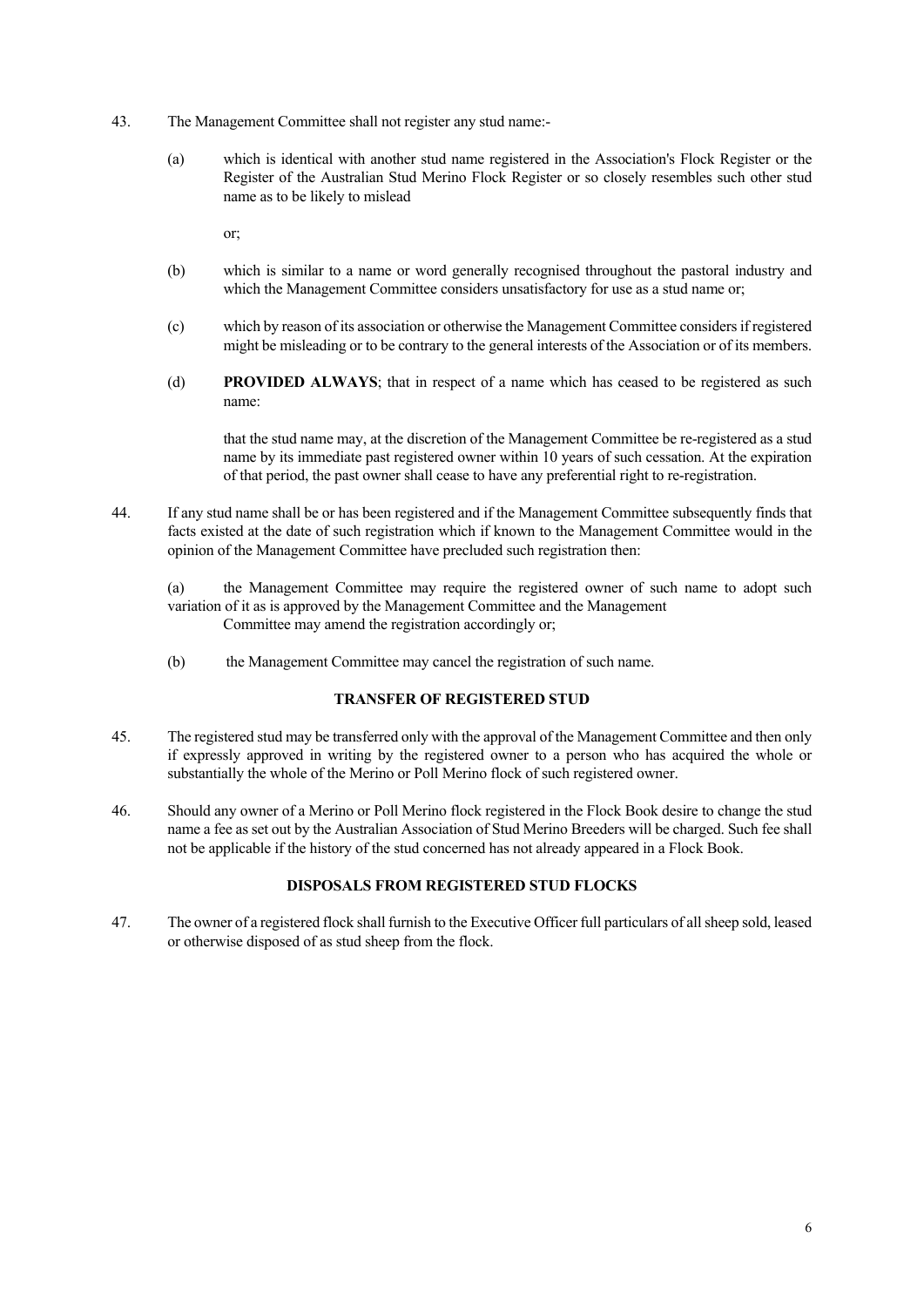- 48. Such particulars shall be those as are from time to time required by the Management Committee and shall include:-
	- (a) the breeding and description (including sex and age) of the sheep disposed of;
	- (b) the name and address of the person to whom such sheep have been disposed (hereinafter referred to as "the disponee");
	- (c) the date when such sheep were delivered to the disponee;
	- (d) the nature of the disposition namely whether the disposition is by sale, lease, gift or otherwise and in the case of lease or of any disposition other than by way of absolute transfer the particulars of such disposition.
- 49. The registered owner shall furnish to the disponee a signed certificate which shall be signed by the disponee.
- 50. Sheep culled from a registered flock shall be deemed to have been sold as culls from the flock and shall be ineligible for registration or use as stud sheep.
- 51. Where sheep other than culled sheep are disposed of from a registered flock:
	- (a) to another member (hereinafter called the "transferee") the transferee shall furnish to the Management Committee full particulars of the sheep so acquired and the particulars shall correspond with those required to be furnished pursuant to Rule 40;
	- (b) to a person who is not a member the sheep shall not be eligible for registration as a flock nor shall any flock comprising such be eligible for registration:

 (i) unless and until all particulars of the disposition have been furnished to the Flock Register pursuant to Rule 40 by the registered owner and until such particulars of such disposition have been furnished by the disponee as are required to be furnished by the registered owner pursuant to Rule 40;

- (ii) if the sheep are expressed by the registered owner to have been disposed of as culled sheep;
- (c) the particulars required to be furnished by the registered owner pursuant to Rule 40 shall be furnished on or before the next succeeding date prescribed for furnishing Annual Returns pursuant to Rule 58.
- 52. Notwithstanding anything contained in these Rules the owner of a registered flock who culls sheep from that flock and disposes of the sheep so culled shall not be required to furnish any return or notice of disposal in relation to such disposition.
- 53. If any such sheep are admitted to a registered flock contrary to these Rules the flock shall ipso facto be liable to de-registration.
- 54. In the preceding Rules 47-53 the word "sheep" shall include semen and embryos.

## **FIELD DAYS**

55. The Association may conduct field days or sheep shows for its members at such dates to be determined by the Management Committee from time to time and member studs may conduct such field days either on their own properties or at a venue determined by the Management Committee. All members will be required to accept any conditions required by sponsors for Field Days and approved by the Management Committee for such field days.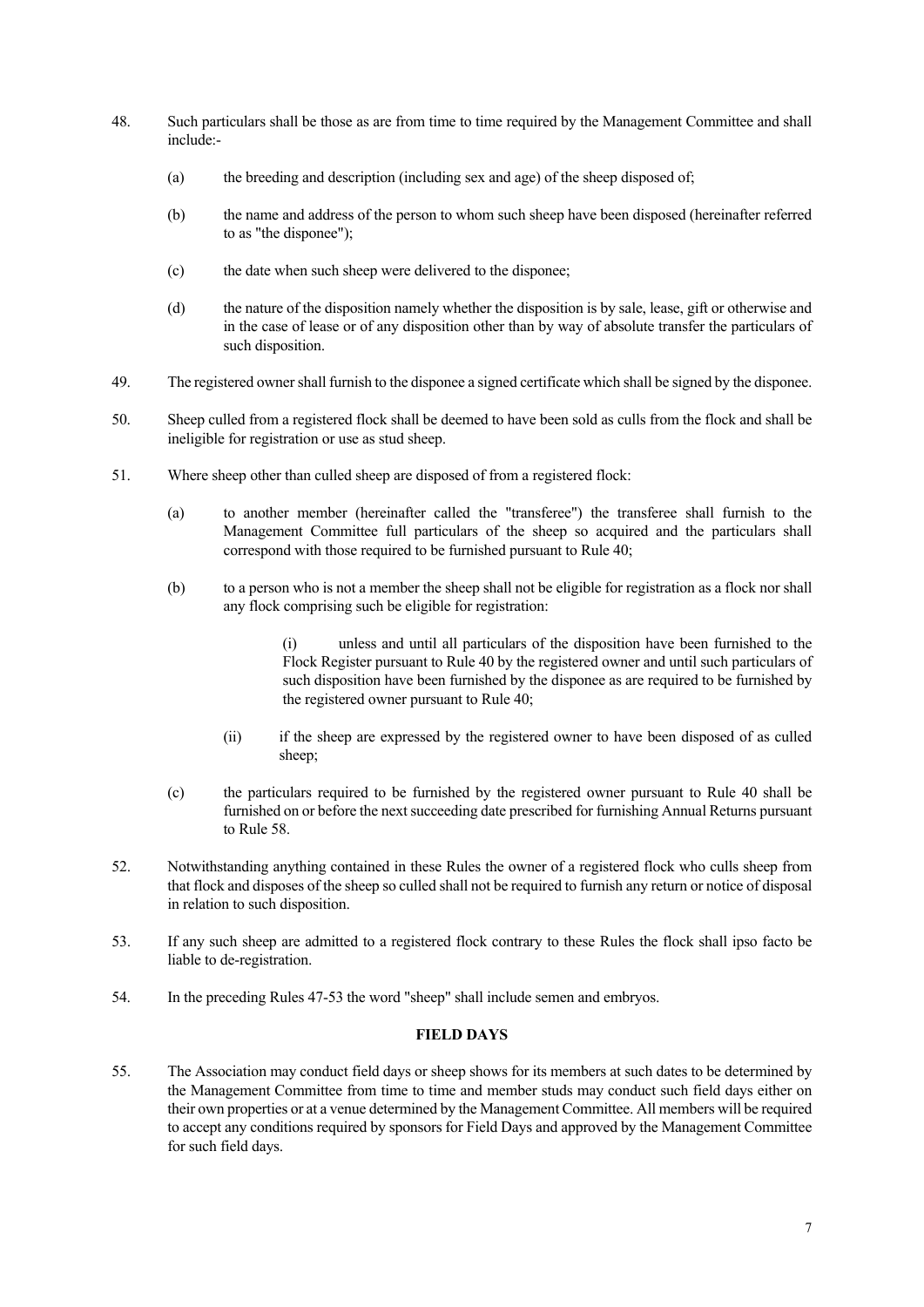#### **POWER TO DE-REGISTER**

- 56. The Management Committee may de-register a flock and remove it from the Flock Register if:-
	- (a) the owner fails to lodge an annual return in respect of any calendar year before the 31st day of March next succeeding the end of that month;
	- (b) if the registered owner fails to pay membership or any registration fees or other money payable hereunder within sixty (60) days of being required by the Executive Officer in writing to make such payment;
	- (c) if the registered owner of the flock fails to furnish any particulars or information or any statutory declaration required to be furnished by or pursuant to these Rules or any Regulations made there under or if any information or particulars furnished by such owner are found to be false.
- 57. Before the Management Committee shall de-register any flock or delete from the Flock Book any matter published therein concerning an individual flock or the owner thereof the Management Committee shall through the Executive Officer inform the Executive Director of the Australian Stud Merino Flock Register of all relevant information within the knowledge of the Committee. The Executive Officer shall forthwith notify in writing the owner of the action proposed to be taken by the Management Committee and request the owner to furnish within sixty (60) days such information and such reasons as the owner may think fit to avoid the action so proposed and all such information and reasons shall be supported by the statutory declaration of the owner or by the statutory declaration of one or more other persons if the information is within the knowledge of such one or more other persons.

#### **ANNUAL RETURNS**

- 58. Every owner of a registered flock shall submit in writing to the Executive Officer in respect of each calendar year ending 31st of December the Annual Flock Return in the form prescribed for that purpose by the Management Committee and containing the information which the form indicates as being required.
- 59. The Annual Flock Return for each calendar year shall be furnished to the Executive Officer not later than the 31st of January next succeeding the close of that year.
- 60. Any owner of a registered flock who fails to furnish pursuant to these Rules an Annual Flock Return by 28th of February in respect of any year shall pay to the Executive Officer a fine of fifty dollars (\$50.00) plus GST and subject to such payment a Return lodged on or before the 31st of March next succeeding the end of such calendar year may be accepted by the Executive Officer provided that this penalty may be reduced by the Management Committee.
- 61. An Annual Flock Return in respect of any calendar year shall not be accepted if lodged after the 31st day of March next succeeding the end of such year except with the consent of the Management Committee and then only upon such conditions as the Management Committee may impose and unless otherwise determined by the Management Committee shall not be accepted unless the owner of the flock shall pay:-
	- (a) an additional amount equal to the owner's annual subscription in addition to the annual subscription;

and

- (b) all registration fees; and
- (c) a fine of fifty dollars (\$50.00) plus GST.

 Provided that any or all of these penalties may be reduced by the Management Committee. Notwithstanding such payments the entry may not be included in the Flock Book if received after the 31st of March.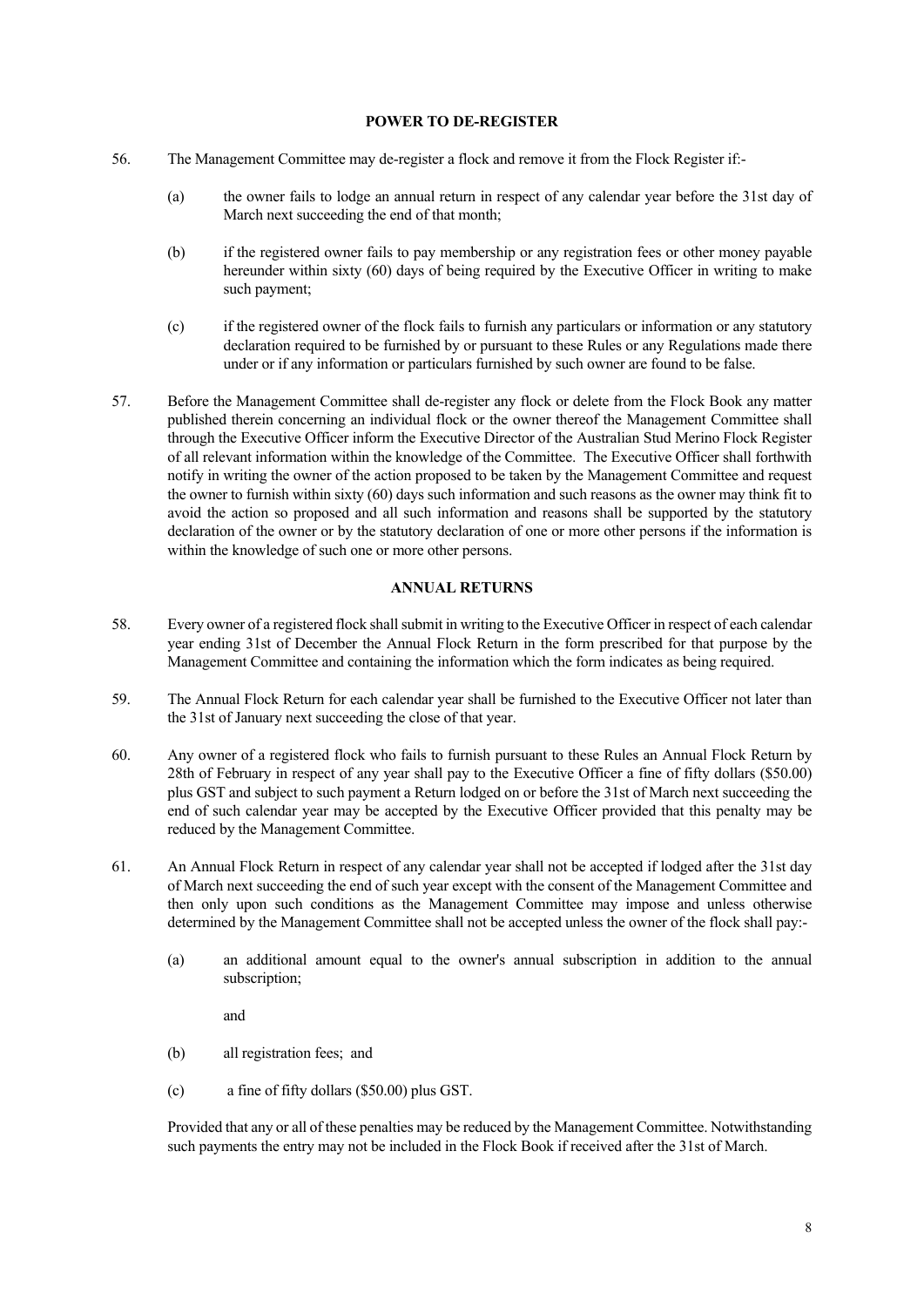#### **DEFINITION OF POLL MERINO SHEEP**

- 62. The following definition shall apply as a standard to be observed for Poll Merinos:
	- (a) For a ram to be classed as a Poll Merino ram it must
		- (i) be sired by a Merino ram or a Poll Merino ram out of a Merino ewe or a Poll Merino ewe;
		- (ii) have a concavity in the bone of the skull on the horn site. A bone knob or a small scur may be set in the concavity. (Note: A scur is a horny growth not attached to the frontal bone);
		- (iii) not have a scur or bone knob either of which measures more than 25mms in diameter across the widest part of its base.
	- (b) For a ewe to be classed as a Poll Merino ewe it must
		- (i) be sired by a Merino ram or a Poll Merino ram out of a Merino ewe or a Poll Merino ewe;
		- (ii) have a concavity in the bone of the skull on the horn site.

#### **STUD RECORDS**

63. Every owner of a registered flock shall keep proper records of stud breeding activities in such flock and in particular shall keep such records as may from time to time be prescribed by these Rules or by the Management Committee or the Committee of the Australian Stud Merino Flock Register and all such records shall be open for inspection by any person authorised by the Management Committee or by the Committee of the Australian Stud Merino Flock Register and any person so authorised shall be at liberty to take such copies or extracts there from as may be thought fit.

#### **OFFICERS AND MEMBERS OF COMMITTEES INDEMNIFIED**

- 64. 64.1 The Association may, to the extent permitted by the Associations Incorporation Act ("the Act"):
	- (a) purchase and maintain insurance, and
	- (b) pay or agree to pay a premium for insurance,

 for any person to whom this clause applies against any liability the person incurs as a member of the Management Committee or as an officer of the Association including, but not limited to, liability for negligence or for reasonable costs and expenses incurred in defending legal proceedings, whether civil or criminal and whatever their outcome.

- 64.2 To the extent permitted by law and without limiting its other powers under these Rules, the Association may enter into deeds or agreements in favour of any person to whom this clause 64 applies agreeing:
	- (a) to effect and maintain insurance for the purposes of this clause during such person's term of office and for a period of up to seven (7) years after that person ceases to be a member of the management Committee or an officer of the Association, and
	- (b) to permit any such person, subject to any applicable legal professional privilege, to have access to the documents and records of the Association for the purpose of defending such legal proceedings.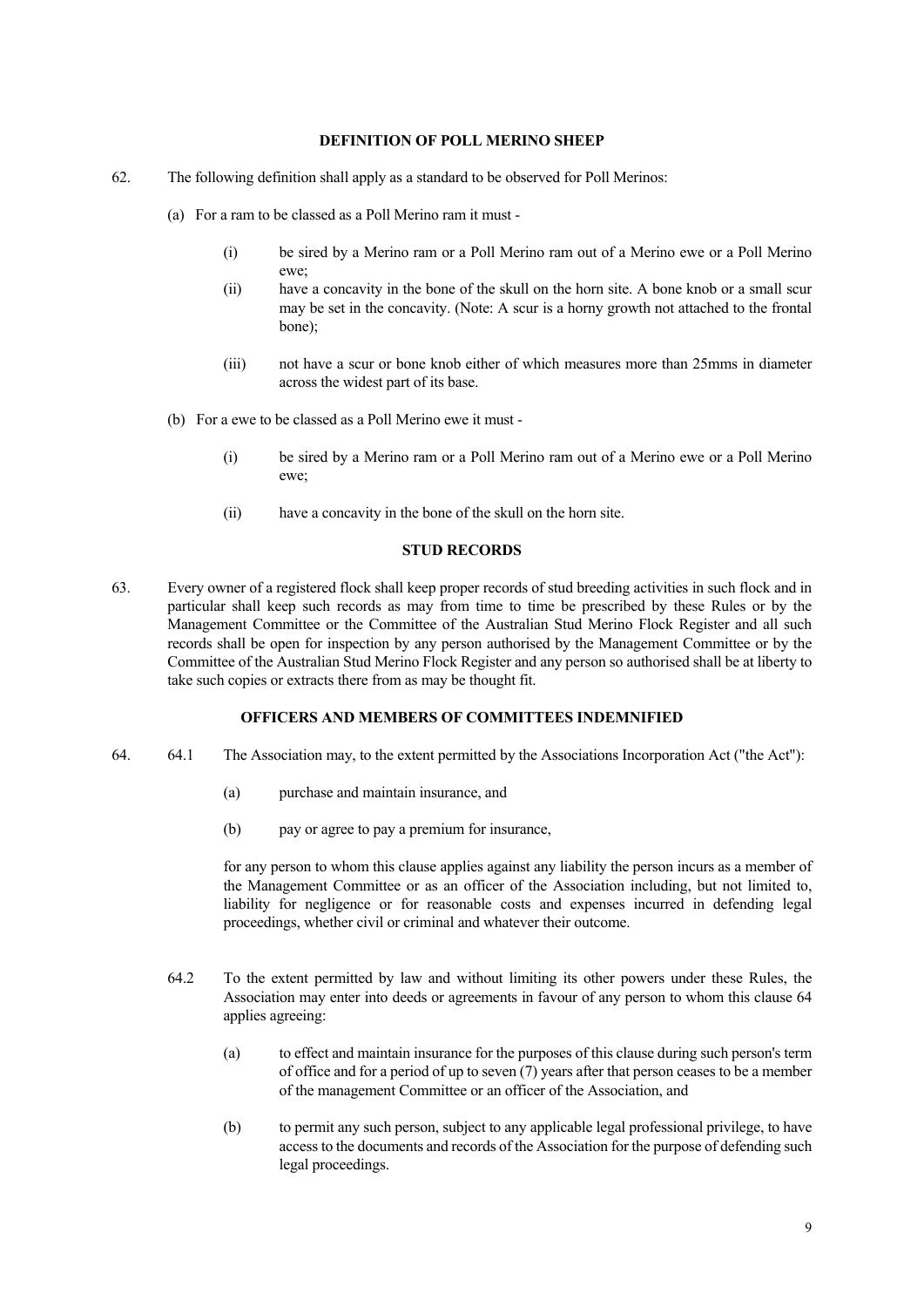- 65. Each officer and each member of the Management Committee shall be entitled to indemnity out of the funds of the Association and to be indemnified by the members jointly against all loss and liability bona fide and properly incurred in the carrying out of their functions on behalf of the Association.
- 66. No member of the Association and in particular no member of the Management Committee or of any other Committee nor other person holding office shall be liable at the instance of any other member of the Association by reason of any omission on the part of the member or Committeeman or officer for anything done or purported to be done in good faith in accordance with these Rules or By-laws made hereunder or in the exercise of any direction or function entrusted to such person by or under these Rules or any By-law made hereunder.

#### **ALTERATION OF RULES**

67. The members of the Management Committee may by a resolution carried by not less than three fourths of the members present and voting amend the Rules of the Association for the time being in force whether by alteration addition or amendment in such manner as the meeting may think fit **PROVIDED THAT** any such proposed amendment shall be regarded as special business and notice thereof shall be given accordingly in the notice convening the meeting.

## **TERMINATION OF MEMBERSHIP**

- 68. Any member may by written notice to the Executive Officer tender notice of resignation from the Association but no such resignation shall relieve any member from payment of any subscription or other moneys due to the Association at the time of such resignation and any such subscription or other moneys shall be deemed to be a debt due to the Association and shall be recoverable from the member resigning provided however that any member whose resignation is received by the Executive Officer on or before 31st August shall not be liable to pay any subscription for the current year and any member whose resignation is received by the Executive Officer on or after 1st September shall be liable to pay the subscription for the current year calculated pro rata up to the date notice of resignation shall be received by the Executive Officer.
- 69. Any member who shall be six (6) months in arrears in the payment of subscription shall not be entitled to hold any office in the Association and the Management Committee may strike off the roll of members the name of any member who shall be twelve (12) months in arrears in the payment of the subscription.

## **WINDING UP**

70. If upon the winding up of the Association there shall remain after satisfaction of all its debts and liabilities any assets whatsoever the same shall not be paid or distributed amongst the members of the Association but shall be paid or transferred to the Australian Association of Stud Merino Breeders.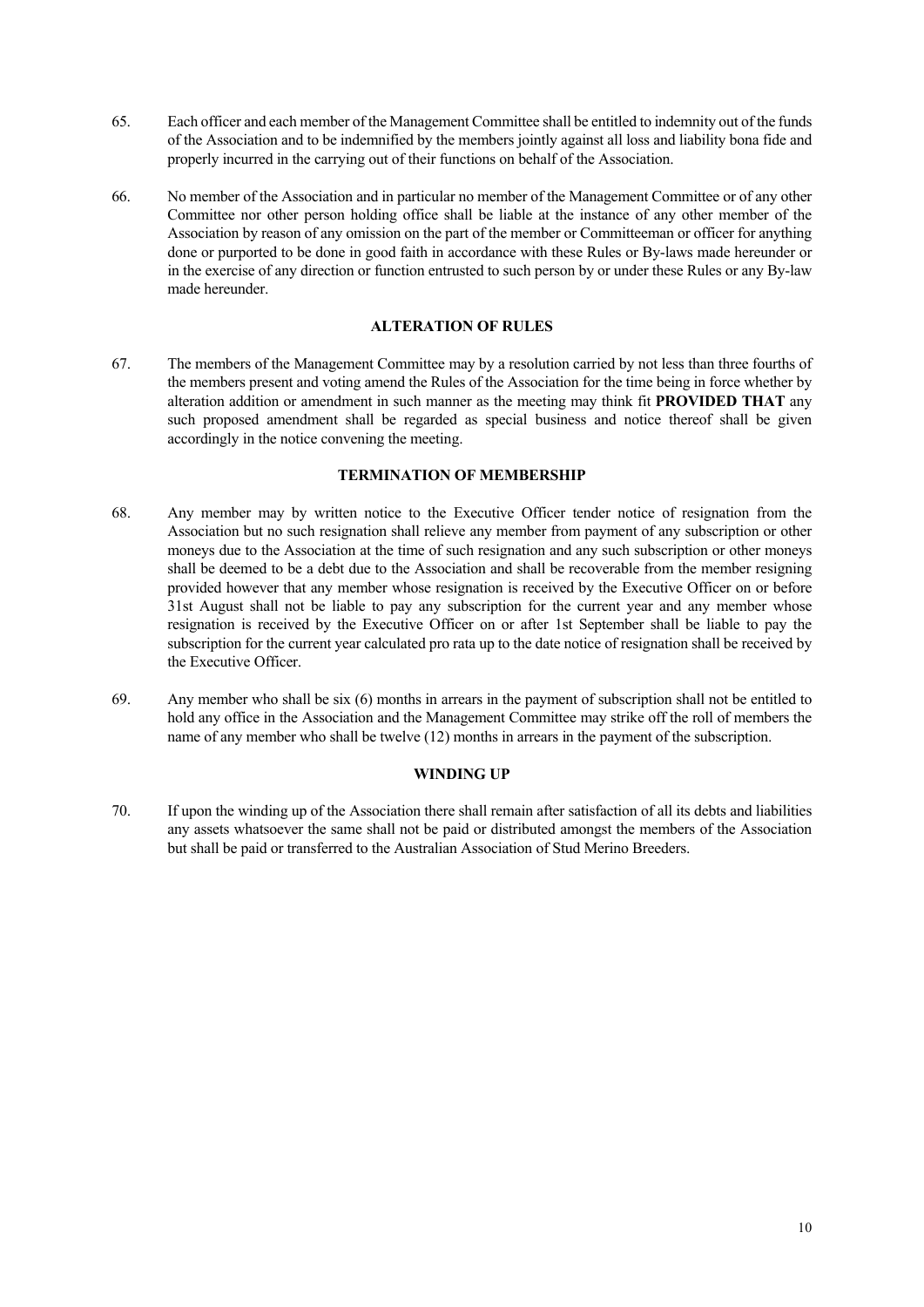#### **BY-LAWS**

#### **SOUTH AUSTRALIAN STUD MERINO SHEEPBREEDERS' ASSOCIATION INCORPORATED**

#### **BY-LAW No. 1**

## **MEETINGS BY PERSONS NOT PRESENT**

- 1. A meeting of the Association or of the Management Committee or any Sub-Committee of the Association may be held by telephone, tele-conference, facsimile or any other form of communication provided that all members of the Association, Management Committee or any Sub-Committee of the Association are satisfied concerning the method of communication proposed and have the opportunity to participate and provided also that every resolution is carried with the participation of a proper quorum of members of the Association, Management Committee or Sub-Committee.
- 2 All resolutions passed at any such meeting shall be recorded in an appropriate way and provided to the Executive Officer for inclusion in the Minute Book and distribution by the Executive Officer at the discretion of the Chairman of such meeting.